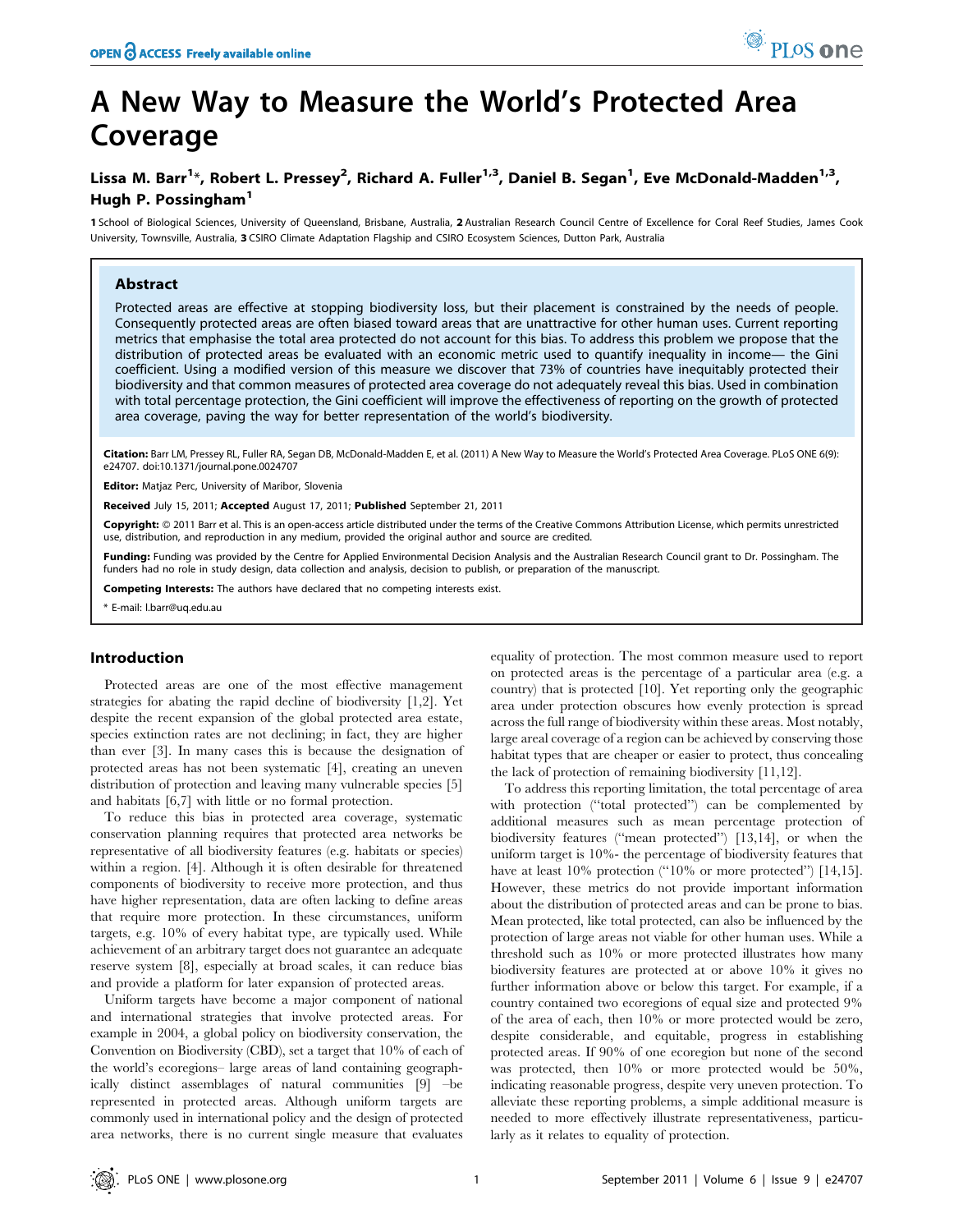Some of the most influential performance measures have arisen from the field of economics. Economic performance measures such Gross Domestic Product (GDP) and Consumer Price Index (CPI) are effective because they are simple, informative for their purpose, and are complemented by other measures that offer a more complete picture of economic performance. Whilst common measures for reporting on protected area coverage are also simple, they are not informative for their purpose because they fail to reveal widespread biases in protection. To address this shortcoming, we propose that the economic metric of inequality, the Gini coefficient [16], be adapted to report protected area coverage.

The Gini coefficient is the most widely known and used measure of inequality in economics [17,18]. It is derived from the Lorenz curve [19], which is a cumulative distribution function describing inequality. The Gini coefficient measures the difference between a perfectly equitable distribution and the actual distribution of a resource. It is bound between zero (most even) and one (least even), making it easy to interpret. Although originally devised to measure inequality in income distribution, the Gini coefficient has been adapted to disciplines such as health [20], plant biology [21] and, more recently, microcosm studies [22]. It could also be applied to measure how evenly countries or other jurisdictions are protecting their biodiversity, thereby contributing currently missing information on progress towards representative coverage of protected areas.

Here we adapt the Gini coefficient to measure the equality of protection. To do this we have reversed it (1-Gini, ''protection equality'') and then converted it to a percentage to be on the same scale as total percentage protection. With our adapted coefficient, one hundred percent is a perfectly equitable distribution of protection and zero percent is completely inequitable. We use protection equality to measure the evenness of protection (by protected areas in IUCN categories I–IV) across the world's terrestrial ecoregions defined by World Wildlife Fund [9] that lie within the boundaries of 83 countries (see Methods for selection process of countries). We demonstrate the utility of protection equality by comparing it to the other three commonly used measures used to assess protected area coverage: total protected, mean protected and 10% or more protected.

### Results

Of the 83 countries analysed, 61 had protection equality  $<50\%$ (Table S1). Only 3 countries had protection equality  $>75\%$  and, of these, only Botswana had more than 10% of its total area protected.

There was enormous geographic variation in the performance of countries according to the commonly used measures and protection equality (Figure 1). In the Americas many countries were ranked in the first or second quartile for total protected, mean protected and 10% or more protected. However, in terms of protection equality, most of these countries appeared in the third or fourth quartiles (Figure 1). Many African countries performed poorly in all measures, although a few, such as Botswana, Tanzania, Uganda and Zambia were in the top two quartiles for all metrics (Figure 1). In Europe, all countries were ranked in the bottom two quartiles for total protected, mean protected and 10% or more protected. However, for protection equality more than 77% of European countries ranked in the top two quartiles (Figure 1). In Asia, Russia was in the top two quartiles for all measures, while China was in the bottom quartile for all.

The three commonly used reporting metrics provided similar information across the 83 countries. Many countries in the top two quartiles for mean protected were also in the top two quartiles for

total protected (74%) and 10% or more protected (83%). Most countries in the top half for 10% or more protected were also in the top half for total protected (85%). Mean protected and 10% or more protected are both positively correlated with total protected  $(\tau = 0.598, p < 0.001, \tau = 0.608, p < 0.001, respectively)$  and with each other ( $\tau = 0.685$ , p $\leq 0.001$ ) (n = 83 for all).

In contrast, protection equality was poorly correlated with values for the other metrics. Of the countries ranked in the top two quartiles for protection equality, only 41% were also in the top two quartiles for mean protected, while 46% were in the top two quartiles for 10% or more protected and total protected. There was no significant correlation between protection equality and the other three metrics  $(\tau = 0.0790, p > 0.28$  for total protected;  $\tau = 0.019$ , p $> 0.8$  for mean protected; and  $\tau = 0.064$ , p $> 0.4$  for  $10\%$  or more protected, all  $n = 83$ ).

# Discussion

Our results indicate that a protection equality measure could help to overcome many of the current limitations of reporting protected area coverage. Most countries have an unevenly distributed coverage of protected areas, which is not illustrated by the three commonly used metrics. Moreover, all metrics other than protection equality were strongly correlated with each other, indicating substantial redundancy.

Generally, countries that performed well according to the three common metrics of protected area system performance did not perform well in protection equality. This could arise from reservation bias toward areas that are not useful for extractive uses. For example, the United States has protected more than 10% of its land mass, yet was in the bottom quartile for protection equality because protection in that country is heavily biased to higher elevations and less productive soils [23]. Protection in many other countries is also biased to high altitude or steep areas that are difficult to access [24].

Low protection equality could also result from the protection of ecoregions that are the most threatened or globally iconic. This is probably the case in Brazil, in which most of the globally important Amazon rainforest occurs [25]. Since 2003, most of the area added to the protected area system globally has been in the Brazilian section of the Amazon [15], perhaps explaining why Brazil was ranked highly by the three commonly used metrics but not by protection equality. However in Brazil not all areas needing protection are receiving it. The Cerrado biodiversity hotspot is more threatened than the Amazon [26], yet only 2% of its area is protected, despite having a higher deforestation rate than the Amazon [27]. Therefore, while Brazil may be doing well in protecting a globally iconic ecoregion, other ecoregions are not receiving similar attention, which is revealed by the protection equality metric.

Ecoregions are a useful surrogate for biodiversity in global analyses because they are consistent across the world. Although an ecoregional analysis allowed us to make a globally coherent comparison among countries, ecoregions are large, heterogeneous units and might produce different values of protection equality within and between countries than finer ecosystem classifications. Consequently, when evaluating protection equality at a national level, the analysis should focus on the biodiversity surrogates typically used for protected area planning within the countries concerned.

We propose that measures of protection equality are not used in isolation, but rather in combination with one of the existing protection metrics. Importantly, protection equality does not reflect how much overall protection has been achieved, which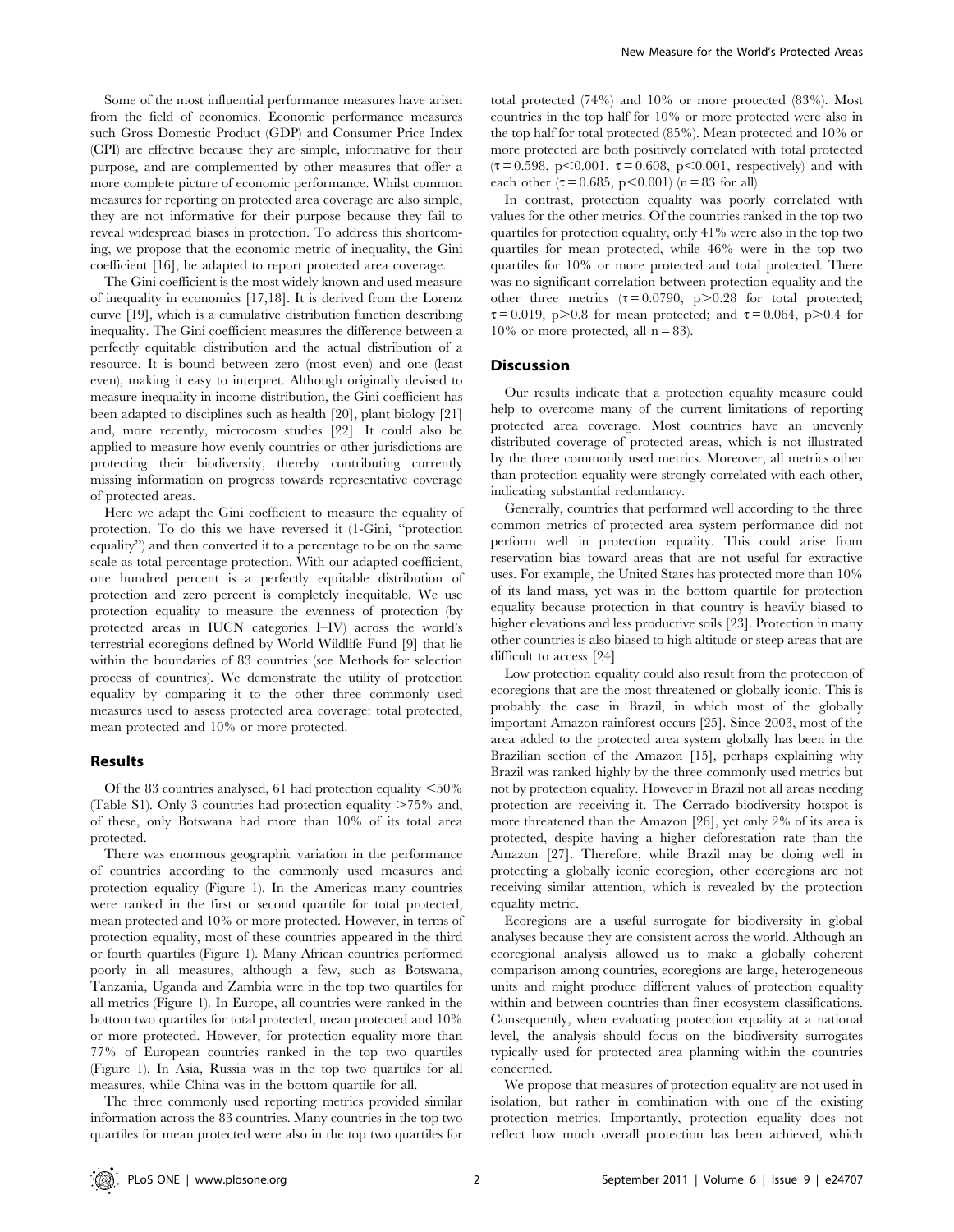

Figure 1. Four measures of protected area coverage in 83 countries analysed. a) total percentage of land protected, b) mean percentage protection of ecoregions, c) percentage of ecoregions with at least 10% protection, d) protection equality. We divided all countries into quartiles for each measure and assigned colours to each quartile: green = highest quartile, yellow = second highest quartile, orange = second lowest quartile, red = lowest quartile.

doi:10.1371/journal.pone.0024707.g001

means that a country could achieve high protection equality by protecting just 1% of its land mass, distributed evenly across ecoregions. In our analyses, many countries scored well in protection equality because of low overall protection. Therefore, as a baseline for reporting on protected area coverage, we propose that protection equality be paired with total percentage protected because, together, they reflect both the amount of overall protection and the evenness of this protection. Ideally, countries that use uniform targets should be aiming towards increasing protected area coverage, while also maintaining or increasing protection equality.

The importance of representativeness has long been recognized as a key principle for conservation planning [4]. Incorporating this principle into international treaties, such as the CBD, also establishes its importance for global policy. Despite this, the metrics most frequently used to report on protected area networks ignore a key aspect of representativeness and, in some instances, overestimate progress towards it. This failure to align the objectives of conservation with appropriate reporting measures can mislead decision makers and the public alike, and eventually undermine further expansion of protected areas. If countries are to evaluate real progress towards achieving a representative network of protected areas, then reporting metrics that more accurately align with conservation principles, such as protection equality, are urgently needed.

# Methods

We used the refined map of 825 ecoregions developed by the World Wildlife Fund [9,28] to represent the variety of biodiversity in countries because they have been consistently mapped globally. We excluded 'Lakes' and 'Rock and Ice', leaving 823 ecoregions that could be mapped across countries. To account for spatial mismatches between country boundaries and ecoregions, we removed all mangrove ecoregions and also ecoregions overlapping countries that were smaller than  $100 \text{ km}^2$  and less than  $1\%$  of the total ecoregion area. To permit meaningful estimates of protection equality, countries were retained for analysis if: (i) they contained at least five ecoregions; and (ii) they provided at least 1% protection for at least one ecoregion. This left a total of 83 countries within which we could compare protection equality to the other three commonly used metrics for protected area coverage: total percentage of area protected (total protected), mean percentage of ecoregion area protected (mean protected), and percentage of ecoregions with at least 10% protected (10% or more protected).

To estimate protected area coverage, we used 2009 data from the World Database on Protected Areas [29]. Protected areas fall under two broad IUCN management themes: management primarily for biodiversity (categories I–IV), or biodiversity conservation combined with sustainable use (categories V and VI). We excluded categories V and VI and used only protected areas managed primarily for biodiversity (I–IV). We included all